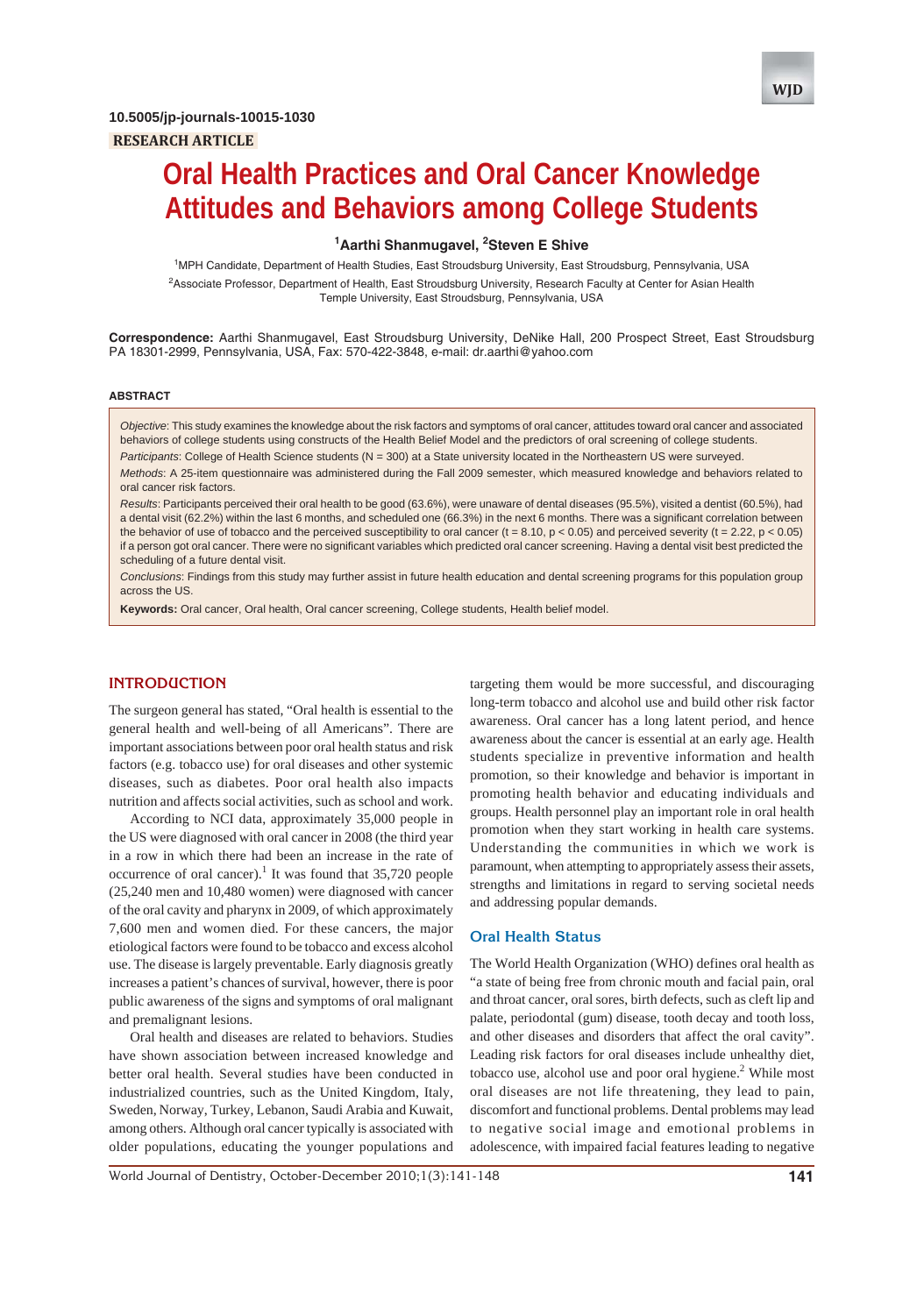social judgments about the intelligence, personality and performance of the individual. The physical, social and psychological health of adolescents is influenced by their oral health behaviors.<sup>3</sup>

Oral diseases in the US are responsible for 20.9 million lost days of productive activities annually, more than 6.4 million days spent in bed and a total of more than \$27 billion in expenditures.<sup>3</sup> Traditional treatment for oral disease is extremely costly. It is the fourth most expensive disease to treat in most industrialized countries. Traditional curative dental care is a significant economic burden for many industrialized countries where 5 to 10% of public health expenditures relates to oral health. Over the past years, savings in dental expenditures have been noted in industrialized countries, which have invested in preventive oral care and where positive trends have been observed in terms of reduction in the prevalence of oral diseases.4

#### **Preventive Dental Behavior**

Preventive dental behavior is significantly associated with oral health.<sup>5</sup> Of the studies related to preventive oral health practices of college students, many have been done internationally. A study conducted among undergraduate college students in Lebanon, shows that only one-third of the students surveyed visited a dentist for preventive treatment.<sup>6</sup> This finding is consistent with other studies, which also indicates that dental visits tend to be treatment oriented.6-9 Also, the international recommendation of brushing twice a day for good oral health is not typically met. Most adolescents had a positive dental attitude and perceived their oral health to be good, however poor knowledge and behavior were demonstrated. Girls had better knowledge about oral health and effects of tobacco on oral health than boys.<sup>9</sup> A general lack of awareness and practice of international standards for brushing is found most commonly among males than in females. Tooth brushing two or more times a day was more common among females than males, a consistent finding globally.<sup>6, 8, 9</sup> This trend has also been found to be associated even among health science and nursing students. A study conducted to investigate oral health knowledge and behavior among nursing students in a Nigerian tertiary hospital showed that about 68% of the surveyed students had never visited a dentist and about 53% of the students brushed only once a day. By virtue of their professional role, nursing personnel may play a vital role in health promotion and preventive information dissemination. It is important that they have knowledge about oral health.<sup>8</sup> A study conducted among male health science students in Kuwait recommended that interventions be conducted to improve dental knowledge among dental students, other university students and teachers.<sup>7</sup>

## **Importance of Dental Health Education**

Interventions during a student's adolescence provide a special opportunity to introduce, reinforce, and establish healthy dental practices.10 It was found in a study that 61% of surveyed participants received oral hygiene instructions from a dentist during a dental visit and 71% of these students brushed two or more times a day. An improvement is needed in oral self-care practices.<sup>5</sup> A WHO report also cited the need for global strengthening of public health programs through implementation of effective oral disease prevention measures and stated the need to identify common risk factors approach to integrate oral health with national health programs.4

### **Epidemiology of Oral Cancer in United States**

Oral cancer is a significant component of the global burden of cancer. In 2000, head and neck cancer was the eighth leading cause of cancer death worldwide. According to an American Cancer Society report, oral cancer accounts for 3% of all diagnosed malignancies in the United States, where oral cancer affects 30,000 people a year. Oral cancer leads to disfiguration and results in severe loss of oral function and chronic discomforts including difficulty in chewing, swallowing and speaking. Oral cancer may affect any part of the oral cavity, including lips, gum tissues, cheek lining, tongue, hard or soft palate and pharynx. From the time of diagnosis, the quality of life for every patient and survivor is affected in some way either socially, physically, psychologically and/or spiritually.

The 5-year survival rate with oral cancer is directly related to the stage at which the cancer is diagnosed. It is important to diagnose it early. According to the American Dental Association, early diagnosis and treatment could boost the survival rate by 75 to 80%. Patients diagnosed early have a 5-year survival rate of 80% whereas patients diagnosed in advanced stages have survival rate of 40%. Unfortunately, more than one-half of all oral cancers in the United States are diagnosed at late stages.

According to the surveillance, epidemiology and end results (SEER), there will be an estimated 35,720 men and women (25,240 men and 10,480 women) diagnosed with oral cancer leading to 7,600 deaths. From 2002 to 2006, approximately 0.6% were diagnosed under age 20, 2.4% between 20 and 34, 6.8% between 35 and 44, 20.9% between 45 and 54, 26.2% between 55 and 64, 21.3% between 65 and 74, 16.1% between 75 and 84, and 5.8% in the 85 and more years of age. Based on the rates from 2004 to 2006, 1.02% of men and women born today will be diagnosed with oral cancer at sometime during their lifetime, representing one in every 98 men and women being diagnosed with oral cancer. As of January 1, 2006, the prevalence rate of oral cancer in the United States was approximately 244,473 men and women.<sup>11</sup>

Two objectives cited in Healthy People 2020, pertaining to oral cancer is to increase the proportion of oral and pharyngeal cancers detected at the earliest stage (target: 50%), and increase the proportion of adults who, in the past 12 months, reported of having had an examination to detect oral and pharyngeal cancers (target: 20%).<sup>12</sup>

## **Cost of Cancer Treatment**

The financial costs of cancer treatment are often a burden to people diagnosed with cancer, their families, and society as a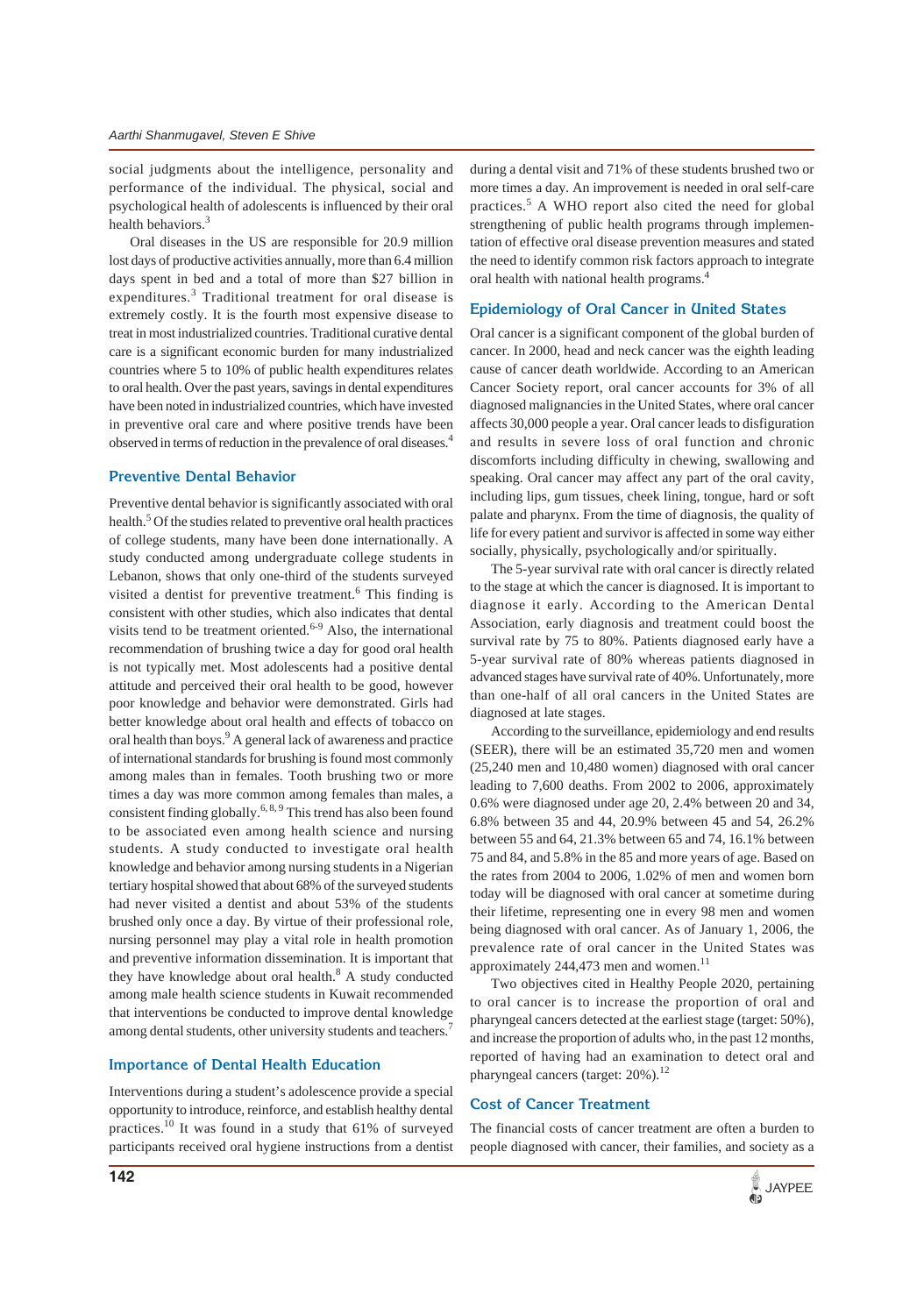

whole. Cancer treatment cost was more than \$72 billion in 2004 representing 4.67% of the total US spending for medical treatment. The additional economic burden of cancer due to morbidity and premature mortality is estimated to be over \$120 billion resulting in a total economic burden of cancer in 2004 of \$192.4 billion.<sup>13</sup> Between 1995 and 2004, the overall costs of treating cancer increased by 75%. In the near future, it is expected that cancer costs may increase at a faster rate than overall medical expenditures. As the population ages, the absolute number of people treated for cancer will increase faster than the overall population and cancer cases will increase relative to other disease categories, even if cancer incidence rates remain constant or decrease somewhat. Costs are also likely to increase at the individual level as new, more advanced, and more expensive treatments are adopted as standards of care. The head and neck cancer contributes to about 4.4% of all cancer treatment expenditures.<sup>14</sup> Health education and early detection of oral cancer not only improves the survival rate but also reduces the economic burden caused by oral cancer.

## **Oral Cancer Risk Factors**

Most oral cancers can be prevented by avoiding risk factors, such as tobacco and alcohol use, excessive sun exposure, and sexual behaviors leading to exposure to the human papilloma virus (HPV). In 1957, cigarette smoking was first identified as an independent risk factor for oral cancer. Later, the use of tobacco products was confirmed, along with the use of alcohol, to be the major risk factors for the development of this type of cancer. Smoking and tobacco use are the most important oral cancer risk factors in the Central European population.<sup>17</sup> Excessive sun exposure can lead to cancer of lips. Recent studies have identified infection with human papilloma virus to be a risk factor for oral cancer.<sup>15-17</sup> A New England Journal of Medicine study showed that HPV-positive tumors were strongly associated with multiple oral sex partners.<sup>18</sup> Another study identified oral sex and open-mouthed kissing associated with development of oral HPV infection among college-aged men. Oral HPV infection was more strongly associated with the number of recent oral sex and open-mouthed kissing partners than with recent vaginal sex partners.<sup>19</sup>

A study conducted among American college students to delineate patterns of smokeless tobacco use showed that 8% of college students in the Northeast United States and 15% of students in the South Central United States used smokeless tobacco.20 The study also found that many smokeless tobacco users believed that smokeless tobacco is less harmful than smoking and that earlier the age of initiation of smokeless tobacco, more likely the individual is to remain a user. The authors state that unless prevention efforts target this population, the problem will continue to increase and ultimately could result in an oral cancer epidemic.

## **Oral Cancer Knowledge, Attitude and Behavior**

Early diagnosis greatly increases a patient's chance of survival as the mouth is very accessible for clinical and self-examination.

However, there is poor public awareness of the signs and symptoms of oral cancer and its risk factors. A study conducted in Great Britain to determine the public awareness and knowledge about oral cancer found that oral cancer was one of the least heard cancers by the public with only 56% of the participants being aware of oral cancer, whereas 96% heard of skin cancer, 97% lung cancer and 86% cervical cancer. There was 76% awareness of the link between smoking and oral cancer but only 19% were aware of its association with alcohol use. $^{21}$  This was consistent with another study conducted in New York City in an oral cancer screening program where 76% of the participants were aware of the link between smoking and oral cancer, whereas only 25% associated alcohol consumption with oral cancer. Furthermore, exposure to the sun was identified as a risk factor to oral cancer by only 25% of the participants. The study also identified knowledge as an independent predictor of oral cancer awareness and lack of awareness of existence of an oral cancer examination.<sup>22</sup> With regards to risk factor identification, the same trend was observed in a study conducted among students in South Texas.23,24 The study found that students were ill-informed about the signs of oral cancer. There is a need to inform the public about the known risk factors of oral cancer, and to educate them on preventive behaviors of self-examination symptoms.

A study conducted in India evaluated the feasibility of mouth self-examination for high risk populations (all participants with tobacco use and/or aged 30 years and older). It was found that 3% of the participants who reported to the clinic after mouth self-examination using brochures and educational materials had oral cancer and 34% had precancerous lesions. Early detection of oral cancer increased the survival rates of these participants.25

## **Attitudes toward Oral Cancer**

In a study conducted in Great Britain, 43% of the public surveyed was of the opinion that whether an individual develops cancer or not is a matter of chance. A fatalistic attitude to health may be a critical obstacle to changing lifestyles.<sup>26</sup> Education of the public, especially youth, may help change the common attitude that cancer affliction is a matter of chance. In a study conducted among American college students to assess their attitude towards a smoke-free campus to avoid the effects of tobacco use on health, 44% of the participants indicated disapproval to the policy indicating a negative attitude towards smoking reduction.<sup>27</sup>

## **Oral Cancer Risk Behaviors**

A study conducted among adolescent high school students in South Texas found that alcohol consumption and smokeless tobacco use in male students were strong predictors of smoking behavior and increased risk for oral cancer among Mexican-American adolescent population.23 Another study conducted among Indiana college students identified that 59.1% of the participants were consuming alcohol, 27.9% used cigarettes, 18.2% used marijuana and 4.2% used smokeless tobacco.28

World Journal of Dentistry, October-December 2010;1(3):141-148 **143**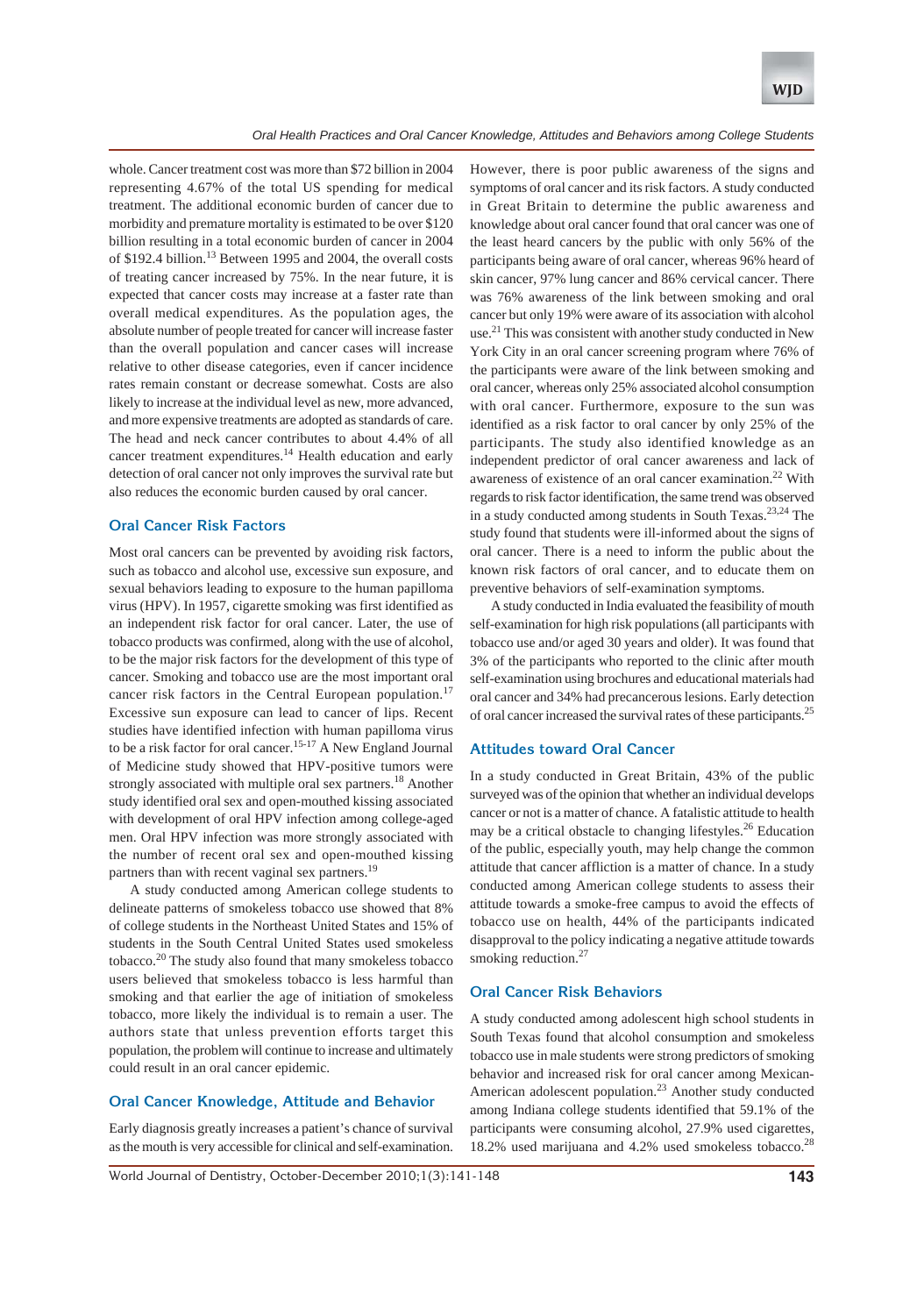A study conducted among US college students found that 8% of college students in the Northeast and 15% of students in the South Central US were using smokeless tobacco. In that study, the smokeless tobacco users were 17% American Indians, 14% Mexican-American, 12% White and 4% Black students. Almost 63% of the participants were planning to continue the habit, a serious problem in American colleges.<sup>20</sup>

Given the lack of awareness about preventive dental behaviors and regular oral health practices, such as brushing twice a day and visiting a dentist for preventive care among adolescent populations, the present study will assess the preventive behavior among college students at a state university in the Northeast United States. This study will focus on health science students, since previous studies have noted the potential role these professions can play in delivering health information regarding oral health. Health students specialize in preventive information and health promotion, hence their knowledge and behavior is important in promoting health behavior and educating individuals and groups. The literature also suggests that there is a need to improve oral cancer awareness and the knowledge level of populations. Although oral cancer typically is associated with older populations, educating younger populations, which may lead to avoidance of risk factors associated with oral cancer, may reduce its incidence and prevalence among older populations.

This study will assess the knowledge about the risk factors and symptoms of oral cancer, attitudes toward oral cancer and associated behaviors of college students. The study will identify correlations among the knowledge, attitudes and behaviors about the risk factors to oral cancer. The study will use the constructs of the Health Belief Model (perceived susceptibility and perceived severity) to determine the attitude of the students toward oral cancer. An understanding of this population may assist in the planning of interventions, which may promote healthy dental practices. The study will also examine predictors to oral cancer screening behavior of college students.

#### **METHODS**

#### **Sample**

A quantitative study was conducted among undergraduate and graduate students in the College of Health Science at a state university located in the Northeastern United States. The population was selected based on previous research studies and the assumption that health science students would have a better knowledge about oral health than the other college students, and that it is important that they have a good knowledge about health issues to serve the community in the future. Among the 1,300 students from the College of Health Sciences, a convenience sample of 300 students was selected. The sample size was determined based on the largest sample needed to conduct the analyses. The sample of students was selected to include the various departments within the College of Health Sciences to determine their knowledge, attitudes and behaviors related to oral cancer.

#### **Instrument**

A questionnaire was developed based on a CDC oral health questionnaire and previous peer-reviewed research studies. These research studies were related to oral health practices and oral cancer awareness covering oral health practices, such as brushing, tooth paste use, fluoride use, dental visits and substance use. The questionnaire had 25 structured questions and took about 15 minutes to complete. The survey was reviewed by health science faculty and Institutional Review Board (IRB) committee members, along with the proposal for the research and the informed consent document that was used during the data collection. The instrument had questions on general demographics of the students, including gender, age, academic standing, major, living arrangement, ethnicity and marital status.

In order to check regular oral health practices, a question on the frequency of tooth brushing, use of fluoride tooth paste, previous and next dental visits, purpose of the previous dental visit (prevention and treatment) were included. The questionnaire also included the students' perception about their oral health condition (good, fair, poor) and their knowledge about the presence of any dental disease (yes, no, don't know).

The knowledge of oral cancer addressed risk factors of alcohol consumption, excessive exposure to sun, HPV, tobacco products and unprotected oral sex. The questions also included a few other options, which are not identified as risk factors to oral cancer, such as air borne infection, kissing and food preservatives as distracters. The other part of the knowledge component identified in the literature was the identification of signs of oral cancer, which was assessed using a question on the precursors to oral cancer or what conditions come before getting oral cancer. The options included a sore on the lip/mouth that would not heal, dental caries, headache, difficulty or pain while swallowing, discoloration of teeth, red/ white patch in the oral cavity and unexplained bleeding in the mouth.

The behavioral component was assessed by including an item on tobacco use (cigarettes, cigars, cigarillos, chewing/spit tobacco, other tobacco products). The questions also included the amount/number consumed per day, alcohol consumption and quantity, use of illicit drugs, having unprotected vaginal sex and having unprotected oral sex. The age of initiation was also an item on the questionnaire, since behavioral change with regards to smoking, alcohol and smokeless tobacco use depends on the age of initiation. The questionnaire also had an item related to the attitude towards quitting tobacco use.

There were questions on the oral cancer screening behavior included in the questionnaire. The survey also used the perceived susceptibility and perceived severity components of the Health Belief Model to assess the attitude towards oral cancer. The questions were "I am susceptible to oral cancer" and "if I get oral cancer it can kill me". The options used a Likert scale of strongly agree, agree, disagree, strongly disagree.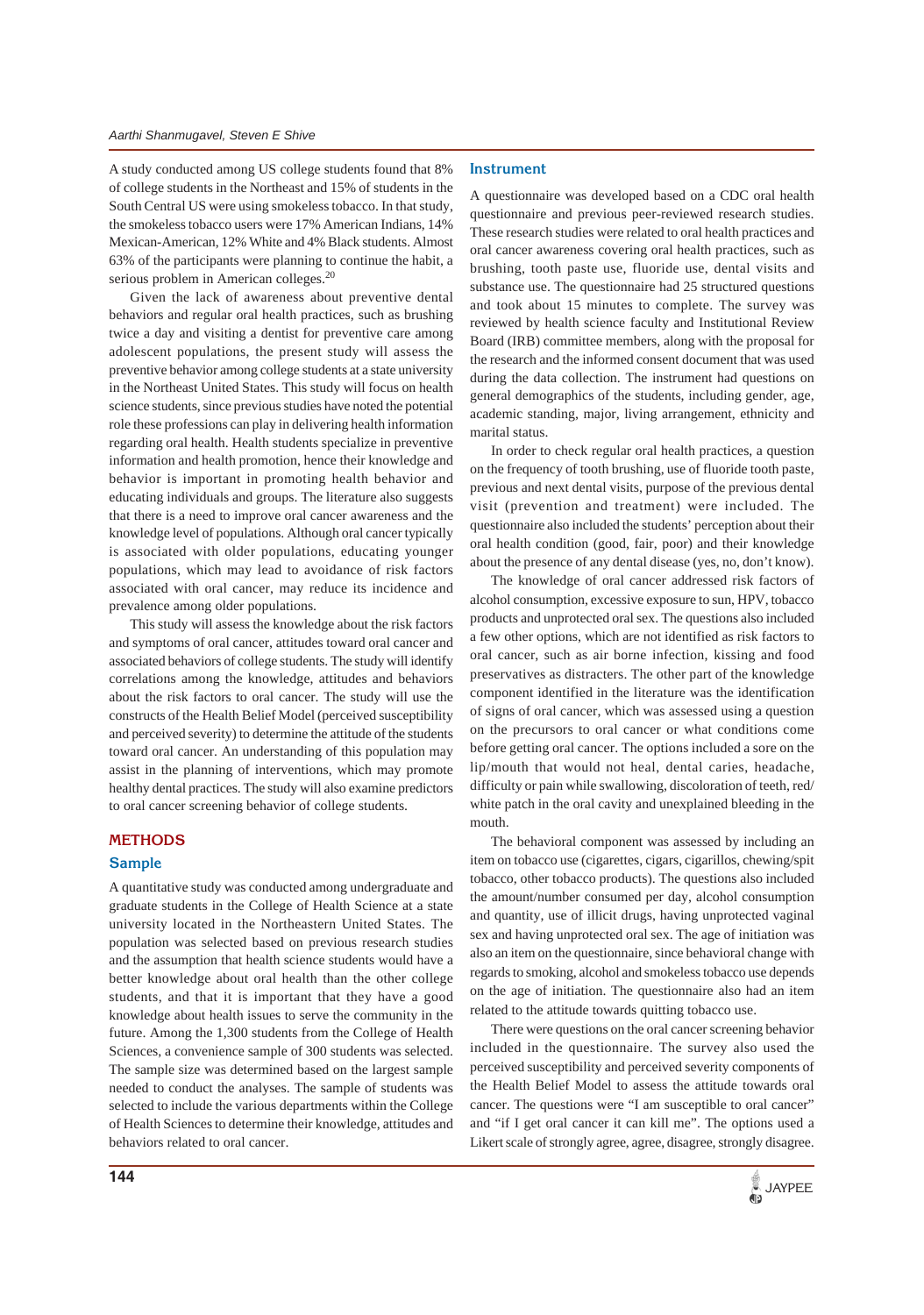

*Oral Health Practices and Oral Cancer Knowledge, Attitudes and Behaviors among College Students*

## **Procedure**

During Fall 2009, 12 classes were selected from within the College of Health Sciences because they included students from a diversity of majors within the university, including graduate students. Prior permission was obtained from the faculty to conduct the survey after class. The students were informed about the purpose of the research and that the survey was anonymous, voluntary, and would be kept confidential. The survey questionnaire was distributed to the students in the class. The completed surveys were collected from each student without their identification. The same procedure was followed in all classes throughout the data collection period.

## **Analysis**

The data was analyzed using SPSS version 18. A phi coefficient analysis was done to determine the correlation between the knowledge about the risk factors (unprotected oral sex, tobacco use, alcohol use) and engagement in the behaviors. An independent sample t-test was done to determine whether the attitude towards oral cancer correlated with the student indulged in the risk behaviors of having unprotected oral sex, used tobacco and alcohol.

A logistical regression was conducted to see if the oral cancer screening behavior could be predicted using the variables of the knowledge about the risk factors, attitudes toward oral cancer and risk behaviors. The dependant one was oral cancer screening and the independent variables were knowledge of the risk factor of oral cancer (overall correct score), able to identify the precursors of oral cancer (overall correct score), use of tobacco products, alcohol use, having unprotected sex, perceived susceptibility to oral cancer and its severity.

## **RESULTS**

The survey was conducted among Health Science College undergraduate and graduate students.

## **Demographic Characteristics**

The sample consisted of 39.5% male and 60.1% female undergraduate and graduate students (Table 1). The age of the participants varied from 18 to 52 years with a majority of them being between 19 and 23 years. Off-campus resident students comprised 67% of the sample and 33% lived on-campus. The survey included various majors in the College of Health Sciences consisting of health and physical education (30.2%), nursing (26.5%), athletic training (12.7%) and public health (23%). The majority of the students were white (85.6%).

## **Oral Health Knowledge Attitude and Behavior**

Among participants, 63.6% perceived their oral health to be good, 34.7% perceived it to be fair and 1.7% perceived it to be poor (Table 2). Most students (95.5%) reported that they were not aware of any current dental disease. Regarding preventive

| <b>Table 1: Demographics</b>                                                                           |                                     |  |  |  |
|--------------------------------------------------------------------------------------------------------|-------------------------------------|--|--|--|
| Gender                                                                                                 | $\%$                                |  |  |  |
| Male<br>Female                                                                                         | 39.5<br>60.1                        |  |  |  |
| Type of residency                                                                                      |                                     |  |  |  |
| On-campus<br>Off-campus                                                                                | 33.0<br>67.0                        |  |  |  |
| Major                                                                                                  |                                     |  |  |  |
| Health and physical education<br><b>Nursing</b><br>Athletic training<br>Public health<br><b>Others</b> | 30.2<br>26.5<br>12.7<br>23.0<br>7.6 |  |  |  |

#### **Table 2:** Oral health practices

| Perceived oral health                                                | %                           |
|----------------------------------------------------------------------|-----------------------------|
| Poor<br>Average<br>Good                                              | 1.7<br>34.7<br>63.6         |
| <b>Tooth brushing</b>                                                | $\%$                        |
| More than twice a day<br>Twice a day<br>Once a day<br>Every few days | 18.9<br>62.5<br>16.5<br>2.1 |

oral health, 16.5% of the participants brushed only once a day, 2.1% brushed every few days, 60.5% visited dentist for preventive care 62.2% had a dental visit within the last 6 months, 25.8% had a dental visit more than 6 months ago, 12% had a dental visit more than a year ago and 66.3% had scheduled for a dental visit in the next 6 months.

## **Oral Cancer Knowledge**

The questionnaire included questions on the risk factors and signs of oral cancer. Almost all (94.5%) of the participants identified that tobacco was a risk factor for oral cancer, and less than half (47.1%) identified alcohol as a risk factor for oral cancer. Only 34.4% of the participants identified HPV to be a risk factor for oral cancer. The knowledge about the sun as a risk factor was also poor with only 23.7% of the participants identifying the sun as a risk factor for oral cancer. Less than half (45.7%) reported that unprotected oral sex was a risk factor.

Students reported the following as signs of oral cancer: dental caries (23.7%), discoloration of teeth (33%), and 49.1% did not identify pain/difficulty while swallowing as a possible sign of oral cancer. The majority of participants correctly identified a sore on the lip that would not heal (75.6%), a red/ white patch (79.4%) and unexplained bleeding (75.9%) as signs of oral cancer.

## **Risk Behaviors**

Of the participants using some form of tobacco, the age of initiation ranged from 12 to 22 years. Students reported engaging in the following risk behaviors related to oral cancer: 22.5% used tobacco, 79.4% of the participants used alcohol,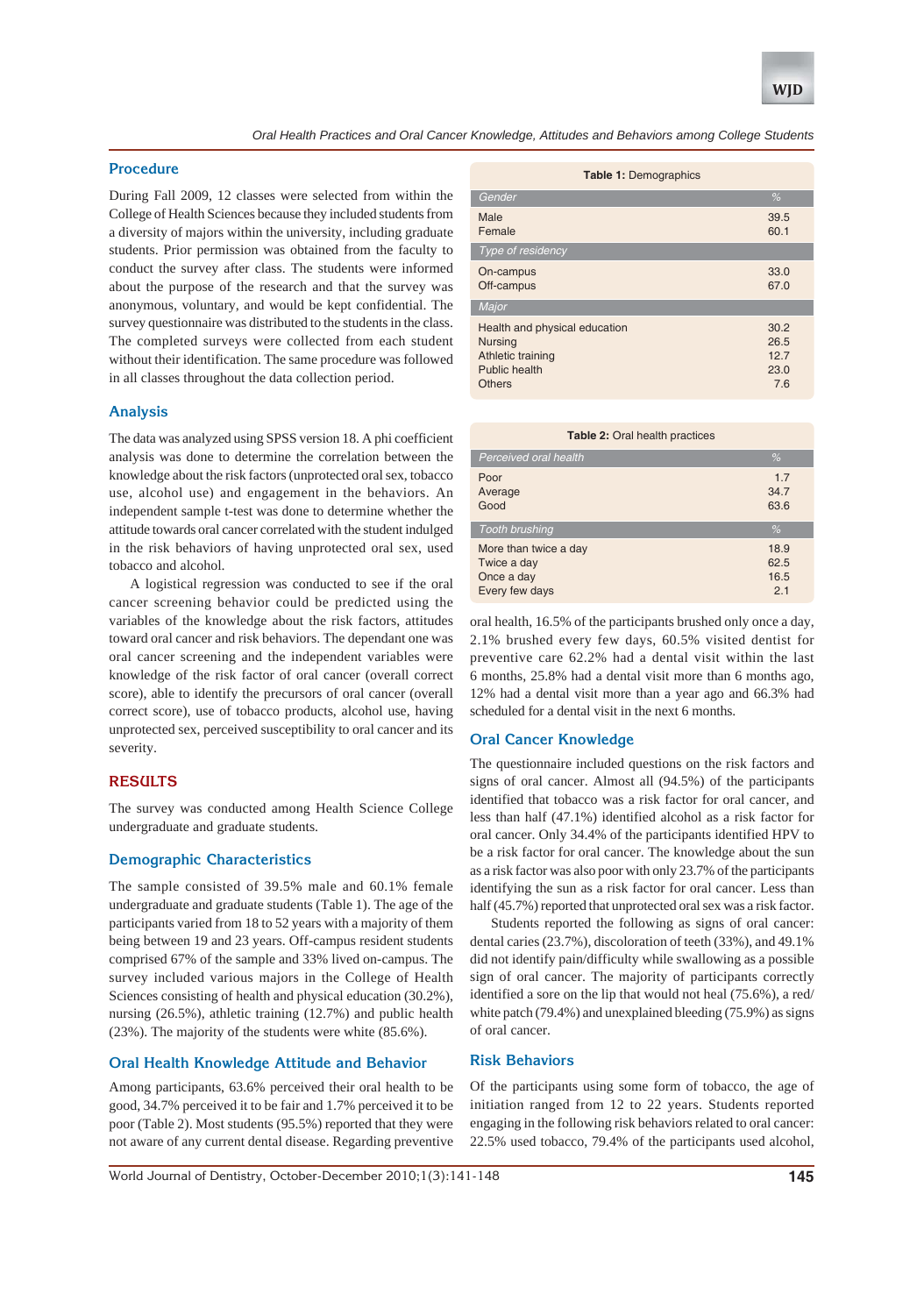7.2% used some form of illicit drugs and 39.9% indulged in unprotected oral sex. Of those who used tobacco, 17.9% said they were not planning to quit within the next 6 months. Few (3.8%) of the participants were advised by their dentists that they were at risk for oral cancer and 91.8% of the participants reported never having an oral cancer screening before.

# **Susceptibility and Severity**

The majority of participants (67%) did not think that they were susceptible to oral cancer, however 79.3% perceived that if they suffer, it would be very severe and could kill them.

## **Knowledge about Risk Factor and the Related Behavior**

Three separate chi-square tests were conducted to determine if there was a correlation between knowledge about the oral cancer risk factors of tobacco use, alcohol use, and having unprotected oral sex and engaging in the behaviors (Table 3). There was no significant correlation in having knowledge about tobacco  $(\chi^2 = 1.63, p > 0.05)$ , alcohol use  $(\chi^2 = 0.005, p > 0.05)$  and having unprotected oral sex ( $\chi^2$  = 0.28, p > 0.05) as risk factor of oral cancer and engaging in the behaviors.

## **Risk Behaviors and Attitudes toward Oral Cancer**

Six separate independent t-tests were conducted to determine if there was a relationship between tobacco use, alcohol use, and having unprotected oral sex, and perceptions of susceptibility and severity of getting oral cancer (Table 4). There was a significant correlation between the behavior of use of tobacco and the perceived susceptibility ( $t = 8.10$ ,  $p < 0.05$ ) and perceived severity (t = 2.22,  $p < 0.05$ ) if a person got oral cancer. There was no significant correlation between

|  |  | Table 3: Oral cancer knowledge, attitude and behavior |  |
|--|--|-------------------------------------------------------|--|
|  |  |                                                       |  |

| Risk factor knowledge vs behavior          | $\gamma^2$            |
|--------------------------------------------|-----------------------|
| Tobacco<br>Alcohol<br>Unprotected oral sex | 1.63<br>0.005<br>0.28 |
| $^*p < 0.05$                               |                       |

**Table 4:** Correlations of risky behaviors with attitudes

| <b>Risky behaviors and attitudes</b>              |         |
|---------------------------------------------------|---------|
| Tobacco use and perceived susceptibility          | $8.10*$ |
| Alcohol use and perceived susceptibility          | 1.56    |
| Unprotected oral sex and perceived susceptibility | 0.22    |
| Tobacco use and perceived severity                | $2.22*$ |
| Alcohol use and perceived severity                | 0.85    |
| Unprotected oral sex and perceived severity       | 0.52    |
| p < 0.05                                          |         |

alcohol use and having unprotected oral sex with perceived susceptibility and severity of getting oral cancer.

Three separate logistical regression analyses were conducted. The independent variables of knowledge about oral cancer, attitudes and behaviors leading to oral cancer were used to predict the dependent variables of oral cancer screening, informed by the dentist of being at risk for oral cancer and scheduling a future dental visit. There were no significant variables which predicted oral cancer screening. Knowledge about the risk factors was the only variable predicting whether a participant was informed about the risk of developing cancer. The Max-rescaled  $R^2$  was 0.06, which indicates that 6% of the variance is explained by the logistic regression model. A logistical regression analysis was undertaken to determine which independent variable best predicted the scheduling of future dental visit among the participants. The only variable, which predicted the scheduling of a future dental visit was previously having a dental visit. The Max-rescaled  $R^2$  was 0.27, which indicates that 27% of the variance of scheduling a future dental visit is explained by the logistic regression model.

## **COMMENT**

The purpose of this study was to identify and describe the oral health practices and oral cancer knowledge, behavior and attitudes among college students. While the practice of recommended oral health practices like brushing teeth twice a day, visiting a dentist every six months for preventive care was not always performed, it was high when compared to previous studies conducted.<sup>5-8</sup> This level of performance may be explained due to the fact that the study was conducted in an industrialized country, such as the United States and among health science students. The health science students included health education, athletic training, nursing and other majors, who specialize in health. Also, the perceived oral health of the participants and their awareness towards present oral disease was also found to be better than that reported in these previous studies. One-third of the population surveyed showed irregular dental visits, which could be related to high costs, lack of insurance or unavailability of dentists or for other personal reasons.

While looking at knowledge about the risk factors of oral cancer, tobacco was easily identified by most of the participants as a risk factor whereas the association between alcohol and oral cancer was not identified by the majority of the participants. This is consistent with the other studies conducted in New York City, Texas and worldwide, $2^{1-24}$  and this could be due to the increased awareness, social campaigns and policy changes made in several parts of the world to create awareness about the ill effects of tobacco and its products. Among college students, the use of alcohol is a common risk behavior. Consistent with previous studies, the findings from the current study also suggest the need to educate students on the risk factors and behaviors associated with oral cancer. The attitude of the students also reflected the knowledge about tobacco as

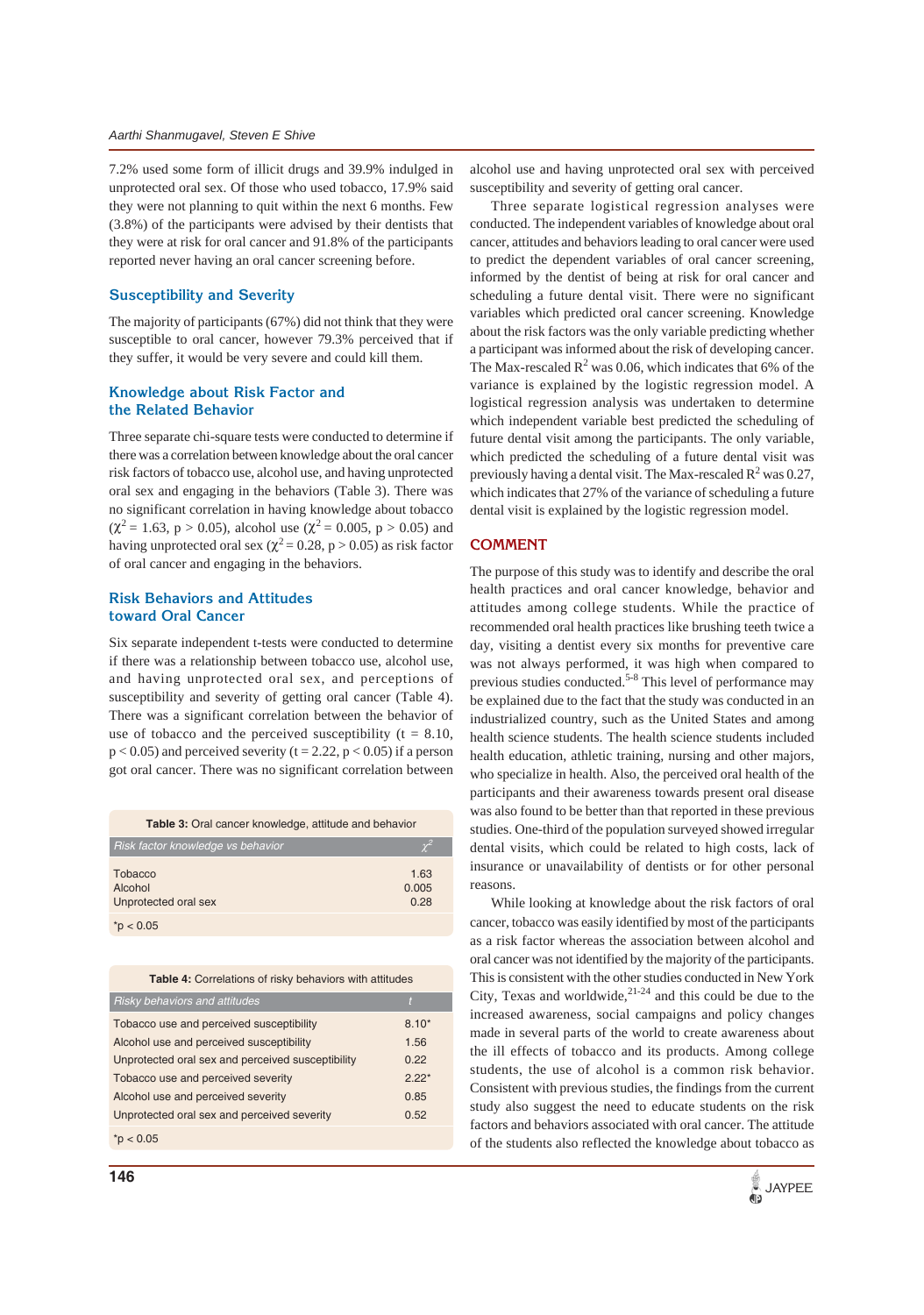

a risk factor with only the tobacco users' behavior being correlated with the perceived susceptibility construct of the Health Belief Model.

There is also a need for awareness toward unprotected oral sex behaviors and the HPV as a risk factor for oral cancer. Given the age of the participants and the long latent period of oral cancer, these behaviors are of high risk. The correlation with unprotected oral sex behavior and attitude was not significant, indicating a need for education in this area. All correlation tests identified a need for educating the students on the ill effects and consequences of the risky behaviors, as there was no significant correlation found between their knowledge about risk factors and their behavioral choices.

The logistic regression tests also predicted that the knowledge about risk factors is the only variable that could predict whether a participant is informed about the risk of developing oral cancer. This test also indicates the importance of educating this population about the risky behaviors. Also, the study predicted the importance of routine oral health behavior by predicting the last dental visit made as the predictor of scheduling for the next dental visit.

#### **LIMITATIONS**

This nonexperimental, quantitative research study has certain limitations. The study was conducted among a purposive sample in the College of Health Sciences. Also, the instrument used was modified from another validated instrument to fit the general population. These two limitations, sample selection and instrumentation may pose a threat to the internal and external validity of this study. Since the sample selected was the College of Health Science students, the knowledge about the risk factors could be higher than the general college students of the same age group leading to sampling threats to the internal and external validity. Further, studies in the area of oral cancer risk behaviors among these population groups should focus on the HPV related risky behaviors.

### **CONCLUSION**

This study adds to the growing literature on oral cancer screening with special emphasis on educating college student populations on the risk factors and signs of oral cancer, and hence improves the attitude and reduces risky behavior. It was evident that the use of tobacco was lower relative to other risky behaviors like alcohol consumption and unprotected oral sex. Since the knowledge about these risk factors was low, it may lead to college students not having an appropriate attitude toward related behaviors, especially toward alcohol consumption and HPV related exposure behaviors. As a result, these risk factors may be more likely to affect college students risk of getting oral cancer than other factors. Additionally, education should focus on the signs of oral cancer, aid in the selfexamination and screening, and also identifying the condition in its early stage. These screening methods will help to lower the mortality rate of the cancer by interrupting the progression of the condition.

#### **REFERENCES**

- 1. National Cancer Instititute. Cancer topics 2009; http:// www.cancer.gov/cancertopics/pdq/screening/oral/Health Professional/page3. Accessed October 15, 2009.
- 2. Oral Health Page. http://www.who.int/topics/oral\_health/en/. Accessed September 30, 2009.
- 3. Albino J, Lawrence S. Promoting oral health in adolescents. In: Millstein SG, Petersen AC, Nightingale EO (Eds). Promoting the health of adolescents: New directions for the twenty-first century. New York: Oxford University Press; 1993:xiv, 403 p.
- 4. Petersen PE, Bourgeois D, Ogawa H, Estupinan-Day S, Ndiaye C. The global burden of oral diseases and risks to oral health. Bull World Health Organ Sep 2005;83(9):661-69.
- 5. Kirtiloglu T, Yavuz US. An assessment of oral self-care in the student population of a Turkish university. Public Health Oct 2006;120(10):953-57.
- 6. Kassak KM, Dagher R, Doughan B. Oral hygiene and lifestyle correlates among new undergraduate university students in Lebanon. J Am Coll Health Jul 2001;50(1):15-20.
- 7. Ansari JA, Hankala E, Honkala S. Oral health knowledge and behavior among male health sciences college students in Kuwait. Biomedical Central Limited 2003;3(2).
- 8. Udoye CI, Aguwa EN. Oral health related knowledge and behavior among nursing students in a Nigerian tertiary hospital. The Internet Journal of Dental Science 2009;7(2):1-9.
- 9. Ostberg AL, Halling A, Lindblad U. Gender differences in knowledge, attitude, behavior and perceived oral health among adolescents. Acta Odontol Scand Aug 1999;57(4):231-36.
- 10. Millstein SG, Petersen AC, Nightingale EO. Adolescent health promotion: Rationale, goals, and objectives. In: Millstein SG, Petersen AC, Nightingale EO (Eds). Promoting the health of adolescents: New directions for the twenty-first century. New York: Oxford University Press 1993:3-10.
- 11. SEER. Cancer Facts 2009; http://www.seer.cancer.gov/statfacts/ html/oralcav.html. Accessed 1 October 2009.
- 12. Department of Health and Human Services. Healthy People 2020. 2009; http://www.healthypeople.gov/hp2020/Objectives/ ViewObjective.aspx?Id=372&TopicArea=Cancer&Objective= C+HP2020%e2%80%936&TopicAreaId=14. Accessed 1 November 2009.
- 13. National Cancer Institute. Cost of Cancer 2009; http:// www.cancer.gov/aboutnci/servingpeople/costofcancer.
- 14. National Cancer Institute. Cancer Progress Report 2009. Accessed 1 October 2009.
- 15. Ragin CC, Modugno F, Gollin SM. The epidemiology and risk factors of head and neck cancer: A focus on human papillomavirus. J Dent Res Feb 2007;86(2):104-14.
- 16. Herrero R, Castellsague X, Pawlita M, et al. Human papillomavirus and oral cancer: The International Agency for Research on Cancer multicenter study. J Natl Cancer Inst 3 Dec 2003;95(23):1772-83.
- 17. Tachezy R, Klozar J, Salakova M, et al. HPV and other risk factors of oral cavity/oropharyngeal cancer in the Czech Republic. Oral Dis May 2005;11(3):181-85.
- 18. McNeil C. Human papillomavirus and oral cancer: Looking toward the clinic. J Natl Cancer Inst 18 Jun 2008;100(12): 840-42.
- 19. D'Souza G, Agrawal Y, Halpern J, Bodison S, Gillison ML. Oral sexual behaviors associated with prevalent oral human papillomavirus infection. J Infect Dis 1 May 2009;199(9): 1263-69.

World Journal of Dentistry, October-December 2010;1(3):141-148 **147**